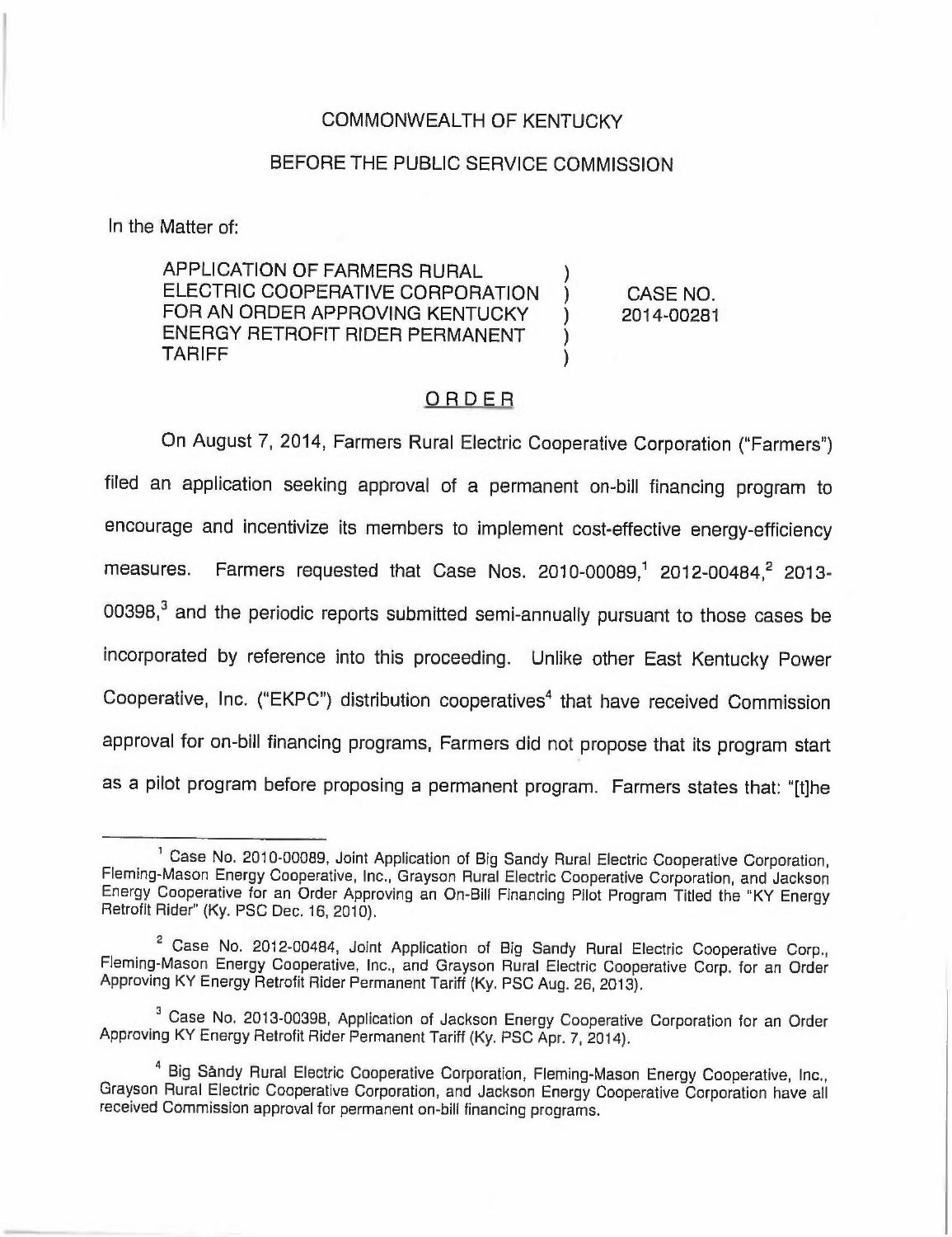Kentucky Energy Retrofit Rider ["KER Rider"] has already been proven as an effective energy efficiency program in Kentucky [and] Farmers RECC does not see the need to develop a pilot program for an established proven program."<sup>5</sup> Other than that it is not proposed to start as a pilot program, Farmers' proposed KER Rider is largely the same as other Commission-approved KER Riders. Farmers responded to two requests for information issued by Commission Staff ("Staff"). There are no intervenors in this proceeding. The matter now stands submitted for a decision by the Commission.

# KER RIDER

Farmers proposes to partner with the Mountain Association for Community Economic Development ("MACED")<sup>6</sup> to operate the KER Rider program. The proposed KER Rider is a voluntary program available to Farmers' qualifying residential customers. Customers pay for energy-efficiency retrofits from the savings produced by the retrofits on the customer's electric bill.<sup>7</sup> Farmers states that the retrofit costs are capped at 90 percent of the estimated savings, so that customers' bills will be smaller, on average, than they were before making the efficiency improvements.<sup>8</sup> Farmers provided, through its responses to Staff's requests for information, an amended KER Rider,<sup>9</sup> along with various estimates concerning customer participation in its KER Rider program. Farmers

<sup>&</sup>lt;sup>5</sup> Farmers' Response to Commission Staff's First Request for Information ("Staff's First Request"), Item 6, filed Sept. 16, 2014.

<sup>&</sup>lt;sup>6</sup> MACED is a non-profit corporation whose mission is to provide comprehensive community development support to Appalachian communities by enhancing employment and living conditions in the area. MACED's major programs consist of business development, sustainable forestry, energy efficiency, and public policy research and education.

<sup>&</sup>lt;sup>7</sup> Application, paragraph 6.

 $B/d$ .

<sup>&</sup>lt;sup>9</sup> See Farmers' Response to Staff's First Request, Exhibit C.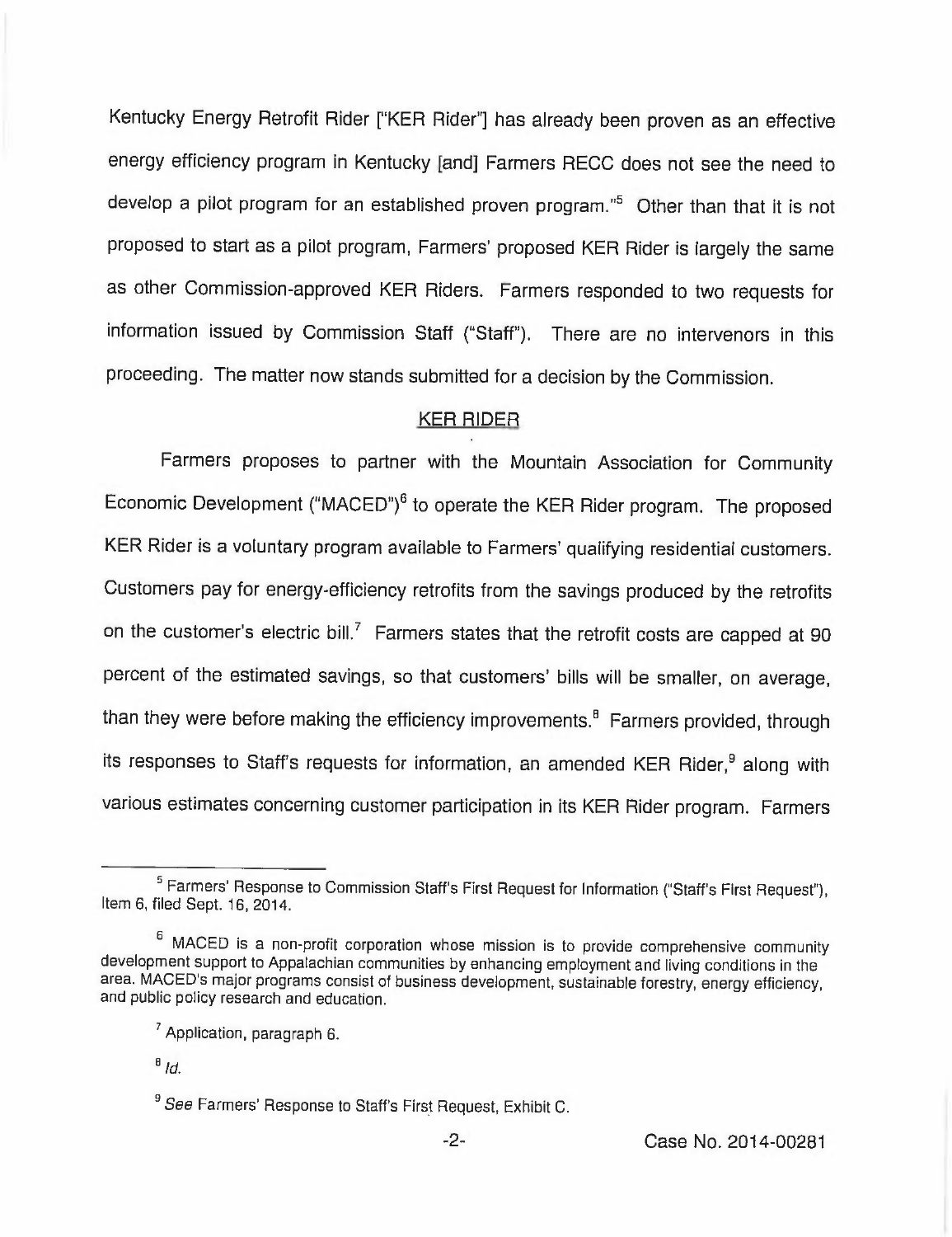estimates that 50 customers will participate over the first two years of the program.<sup>10</sup> Farmers projects that, on average, the monthly charge for participating customers will be \$36, and the monthly savings from the retrofits will be \$50. Because the cost of the investment is based on expected savings, a participating customer should not see any increase in his or her monthly bill. The Retrofit Program Charge will appear as a separate line item on the bills of those customers participating in the program.

Farmers and/or its agent(s) will: (1) market and administer the program; (2) prequalify eligible locations; (3) perform energy audits to produce conservation plans; (4) certify and maintain a list of contractors, and arrange for a certified contractor to install retrofit measures; (5) act as the customer's representative in verifying suitability of proposed retrofits, estimated savings, satisfactory installation of retrofit measures, and evaluating ongoing performance or need for repair of measures; (6) file Uniform Commercial Code ("UCC") disclosures with the county clerk for each location;<sup>11</sup> and (7) disclose pre-existing retrofit investment benefits and costs to new customers.<sup>12</sup>

The KER Rider will require the development of a Conservation Plan for each retrofit option proposed for a member. The Conservation Plan will include a detailed analysis of the costs and expected future savings for each proposed retrofit, as well as a full disclosure of the financing of each retrofit. Farmers states that participating residential members will be able to select from general groups of measures, including

<sup>&</sup>lt;u>meta</u><br><sup>10</sup> Farmers' Response to Staff's First Request, Item 9(1).

<sup>&</sup>lt;sup>11</sup> The UCC disclosures inform potential buyers of the property of the KER Rider charge on the electric bill,

<sup>&</sup>lt;sup>12</sup> Application, Exhibit A, P.S.C. KY. No. 10, Original Sheet No. 111,005.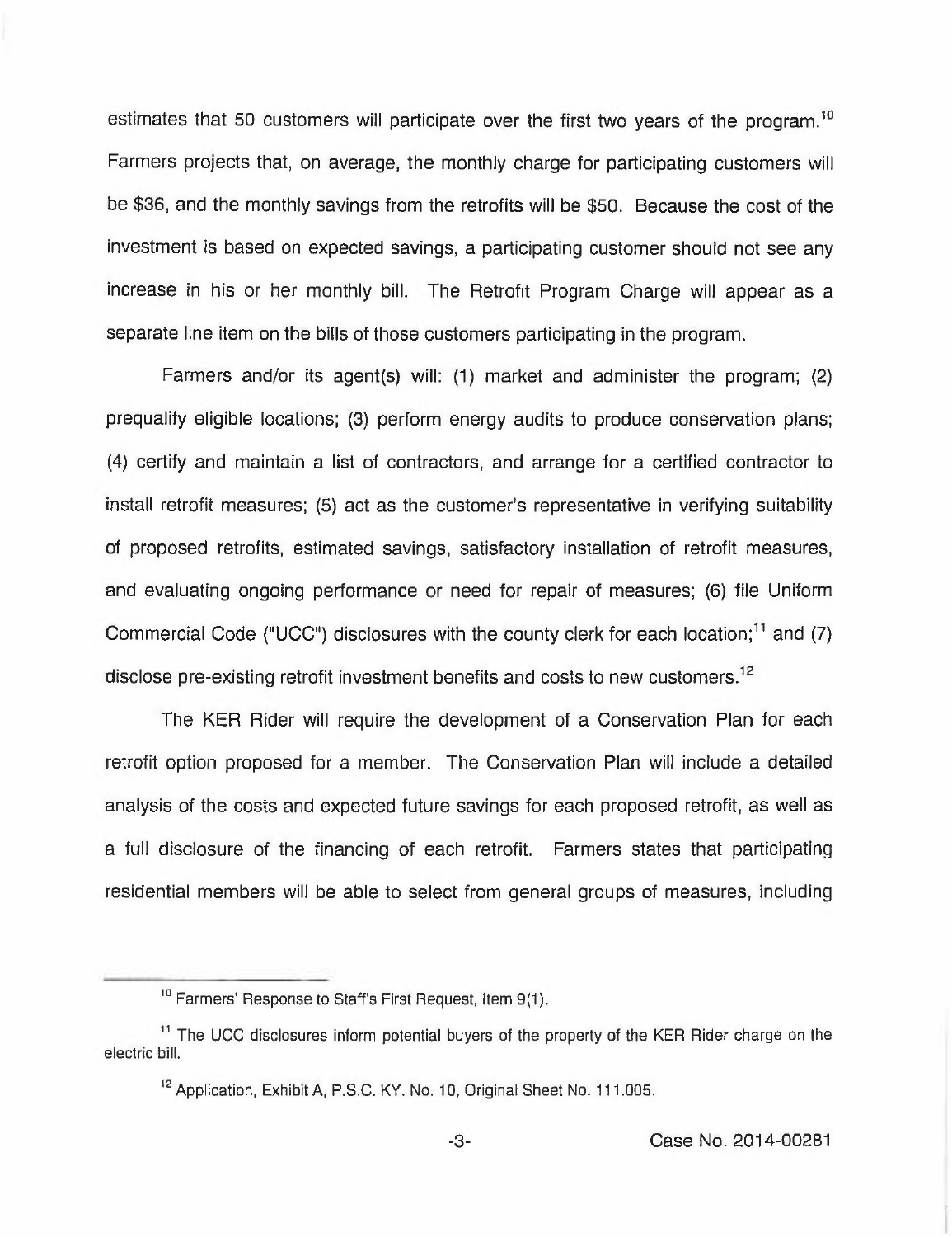but not limited to: (1) insulation improvements; (2) air sealing; and (3) improvements in heating, ventilating, and air conditioning equipment.<sup>13</sup>

The capital for the retrofits will be provided by MACED from funding it has on hand from private foundations, the U.S. Department of Treasury Community Development Finance Institution Fund ("CDFI"),<sup>14</sup> other federal sources, and MACED's net assets.

MACED's common data infrastructure will pool program data and measurements of key variables to streamline program evaluation and highlight opportunities for design improvement. Key evaluation questions will include:

1. Are energy retrofit measures cost-effective for utility members?

- 2. Are energy savings being realized?
- 3. How accurate are cost- and energy-saving estimates?

MACED will work with Farmers to collect and analyze the data to answer these questions throughout the operation of the KER Rider.<sup>15</sup>

The KER Rider has been designed to reduce financial risks at all stages of development, according to Farmers. The risk associated with the KER Rider would be an event in which a customer defaults on loan payments, the location of the retrofit investment remains inactive, and the ownership of the property does not change.

 $13$  *ld.* at paragraph 9.

<sup>&</sup>lt;sup>14</sup> Application, paragraph 11, MACED is a certified CDFI.

<sup>&</sup>lt;sup>15</sup> Application, paragraph 12.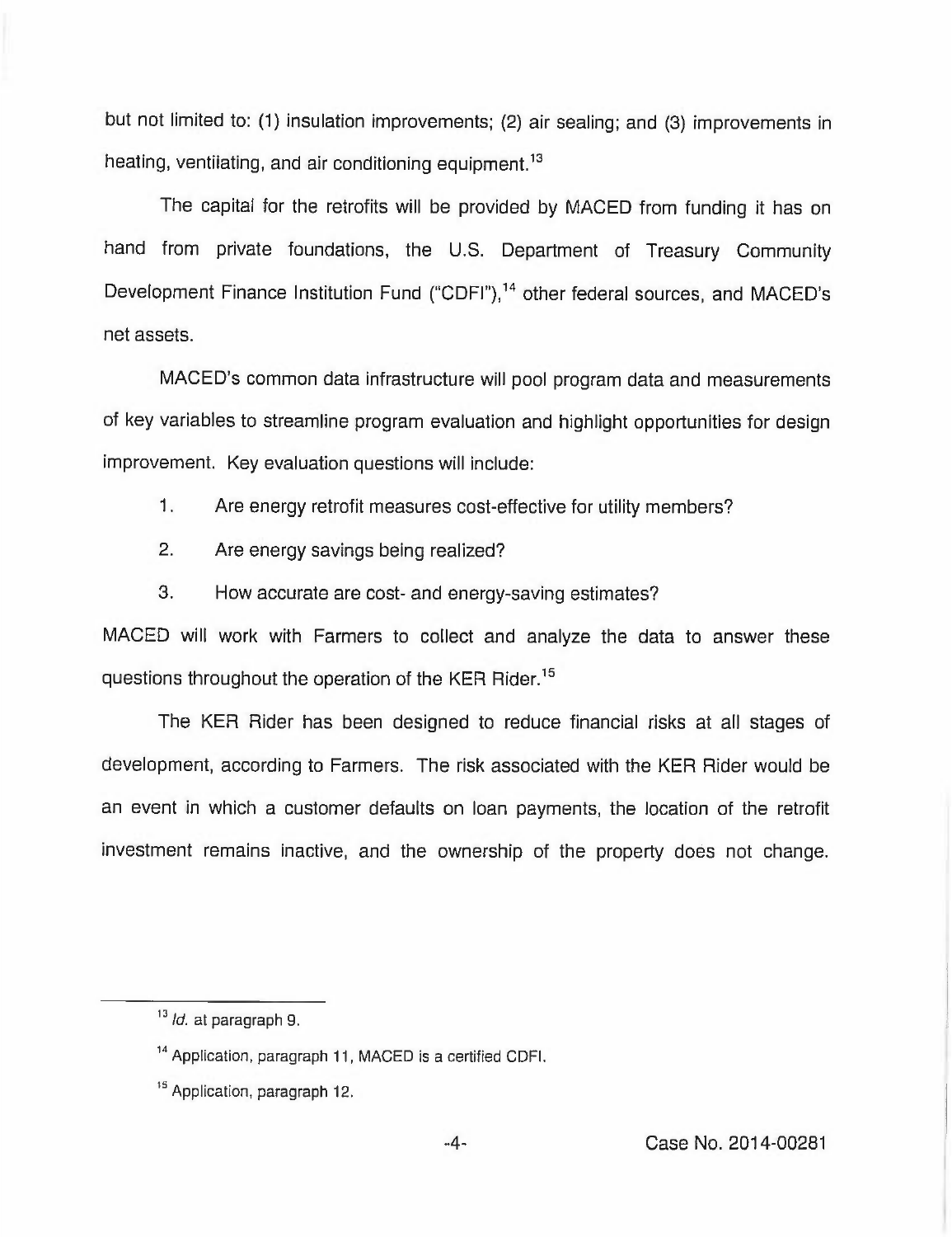Farmers states it will participate in the existing Risk Mitigation Fund<sup>16</sup> administered by MACED for participating EKPC cooperatives.<sup>17</sup>

#### **DISCUSSION**

By providing access to low-cost financing, it appears that the KER Rider will provide incentive for customers to invest and implement energy-efficiency measures, benefiting not only the participating customers, but also the utility and, ultimately, the entire rate base by reducing demand. The program is directed at customers who, without access to low-cost capital, would most likely not avail themselves of energyefficiency measures due to the expense involved. In addition, the cost is borne by those directly benefiting from the measures and is not spread throughout Farmers' customer base. Another critical feature is that the program, as designed, should not increase a participating customer's monthly electric bill. Rather, payments for the energy-efficiency measures implemented by a customer are based on the estimated savings to be achieved by the measures, with the total cost capped at 90 percent of the estimated savings.

The Commission is encouraged by the results of the KER Rider as shown in the reports filed pursuant to Case Nos. 2010-00089, 2012-00484, and 2013-00398. The KER Rider program has shown reasonable customer participation and has provided the opportunity for customers to benefit from savings on their energy bills through energy efficiency. The KER Rider has encouraged energy conservation, lowered consumer

The Risk Mitigation Fund is a self-insurance policy between the EKPC cooperatives and MACED that allows the utility to cover its losses should a retrofit investment become inactive or be deemed uncollectible. The Risk Mitigation Fund was more fully described in Case Nos. 2010-00089, 2012-00484, and 2013-00398.

 $17$  *ld*, at paragraph 13.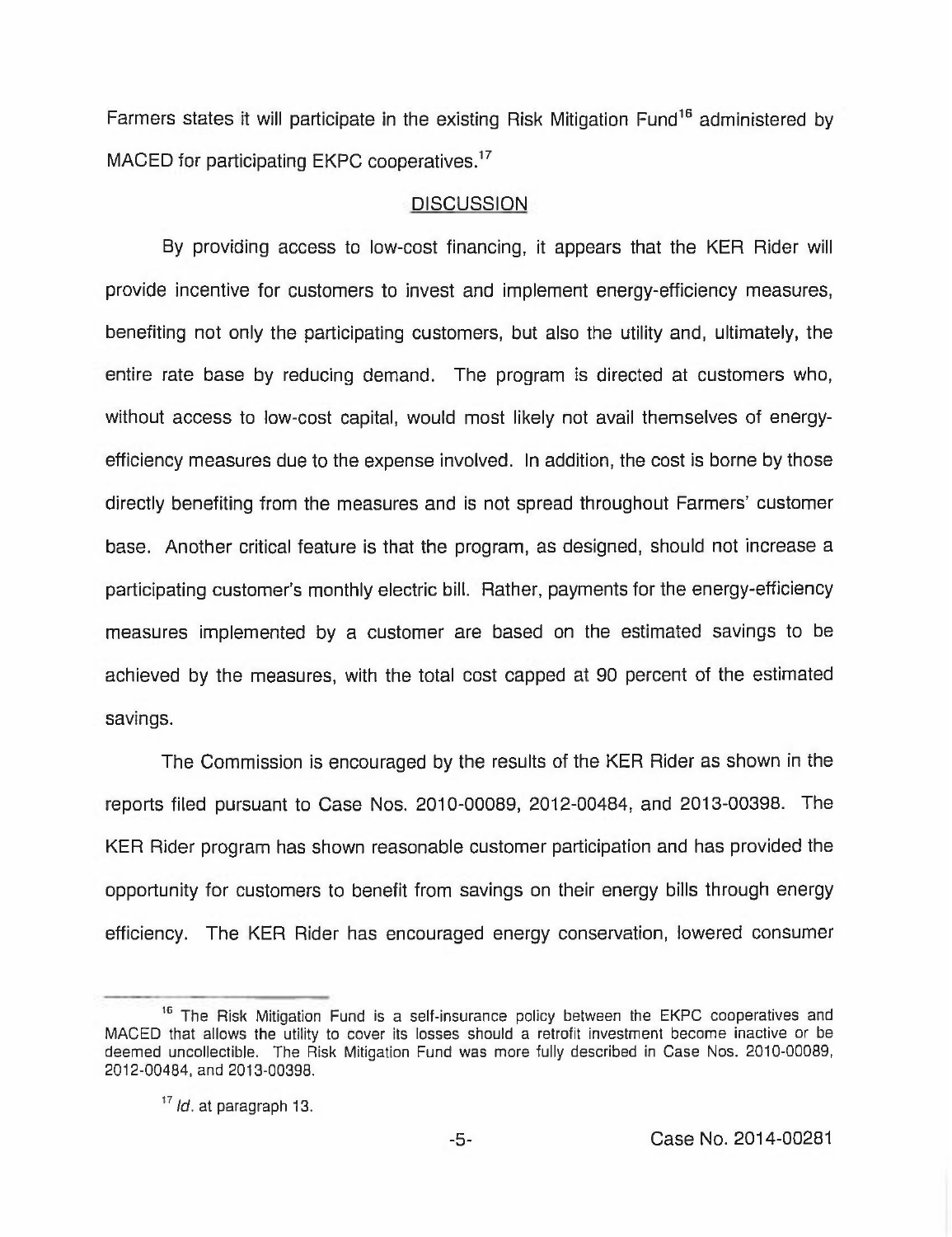bills, and should result in reduced future demand. The Commission continues to encourage innovative energy efficiency on both the supply and demand side of the energy equation and remains very interested in the effectiveness of the KER Rider. Therefore, we will require the reporting of certain information pertaining to the performance of the program, consistent with the reporting requirements of the other EKPC cooperatives with KER Riders.

To better ensure that the estimated savings will be achieved, the Commission believes that consumer education and information must be an integral component of the KER Rider. Towards that end, the Commission will require Farmers to file a comprehensive plan addressing how it will educate and inform its customers about all aspects of the program, including, but not limited to, behavioral awareness, product information, and those obligations the customers would be assuming as a participant in the KER Rider program. This comprehensive plan should also include a checklist of items to be reviewed with each participating customer, as well as a signed customer acknowledgement that the items on the checklist have been reviewed with the customer.

To ensure a transparent process concerning the inclusion of third-party contractors in Farmers' contractor list, Farmers shall file with the Commission the set of criteria upon which a third-party contractor is selected to be included in contractors list. In addition, any customer requesting a contractor who is not currently on Farmers' contractors list shall be directed by Farmers to have the contractor contact Farmers about being placed on the list. Lastly, to protect against any appearance of

-6- Case No. 2014-00281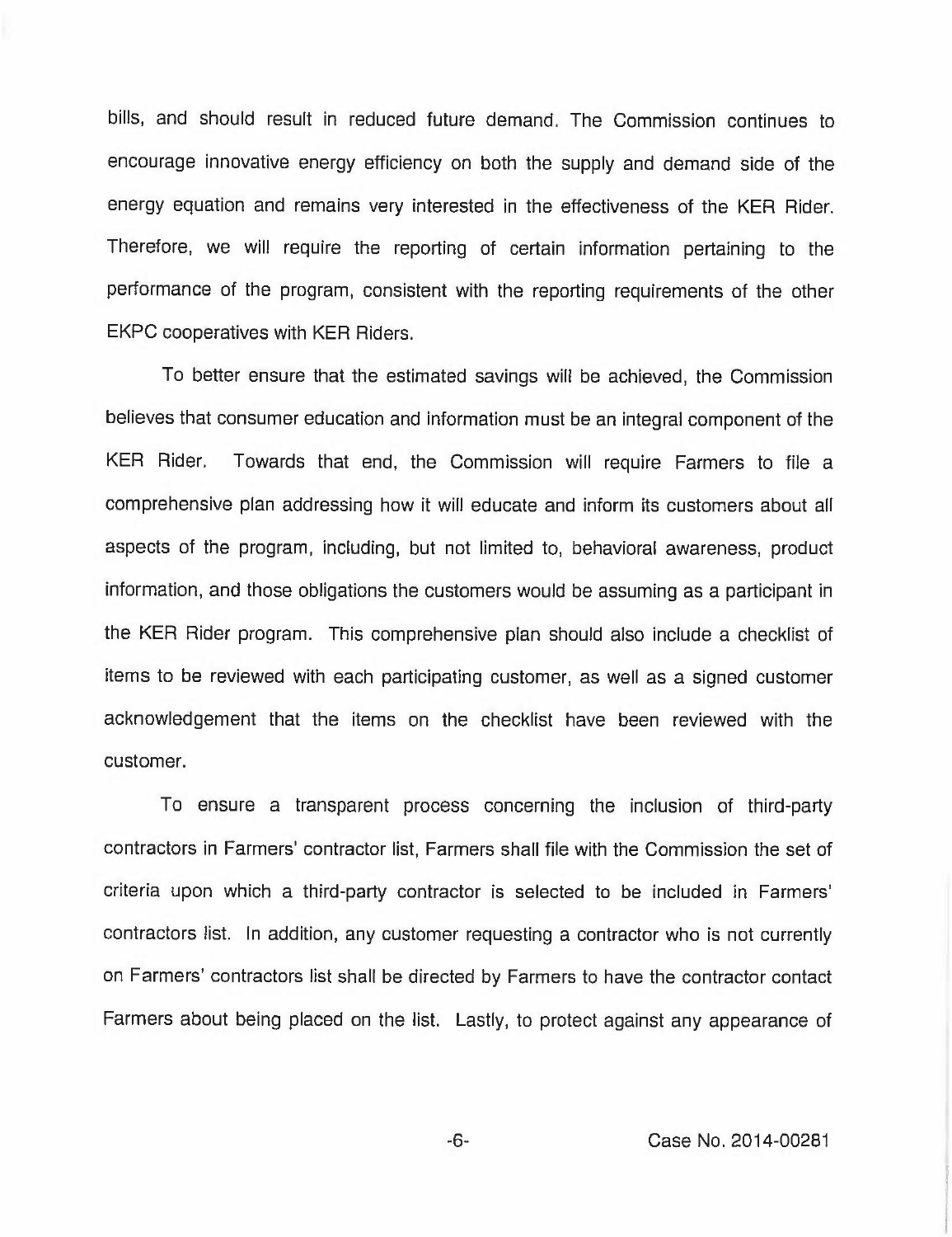bias in the selection of independent contractors, Farmers shall include a copy of its independent contractor list in its annual status report.

## **FINDINGS**

The Commission, after consideration of the evidence of record and being otherwise sufficiently advised, finds that:

1. Farmers should supplement its amended KER Rider by including as part of the tariff a sample of all documents pertaining to the KER Rider. These documents should include the Conservation Plan, the Master Contractor Agreement, the KY Retrofit Purchase Agreement, the UCC Disclosure, and the Energy Efficiency Retrofit Project Change —Notification and Transfer of Obligation.

2. Farmers' amended KER Rider, as supplemented by the additional documents listed in finding paragraph 1, is reasonable and should be approved.

3. Farmers'equest that Case Nos. 2010-00089, 2012-00484, and 2013- 00398, and the periodic reports submitted semi-annually pursuant to those cases, be incorporated by reference into this proceeding is reasonable and should be approved.

4. Farmers should, within ten days of such an occurrence, notify the Executive Director of the Commission by letter if the balance remaining in the Risk Mitigation Fund falls below \$10,000.

5. Beginning June 30, 2015, and by March 31 of each year thereafter, Farmers should file with the Commission an annual status report relating to the KER Rider. The status reports should provide the information listed in the Appendix to this Order.

-7- Case No. 2014-00281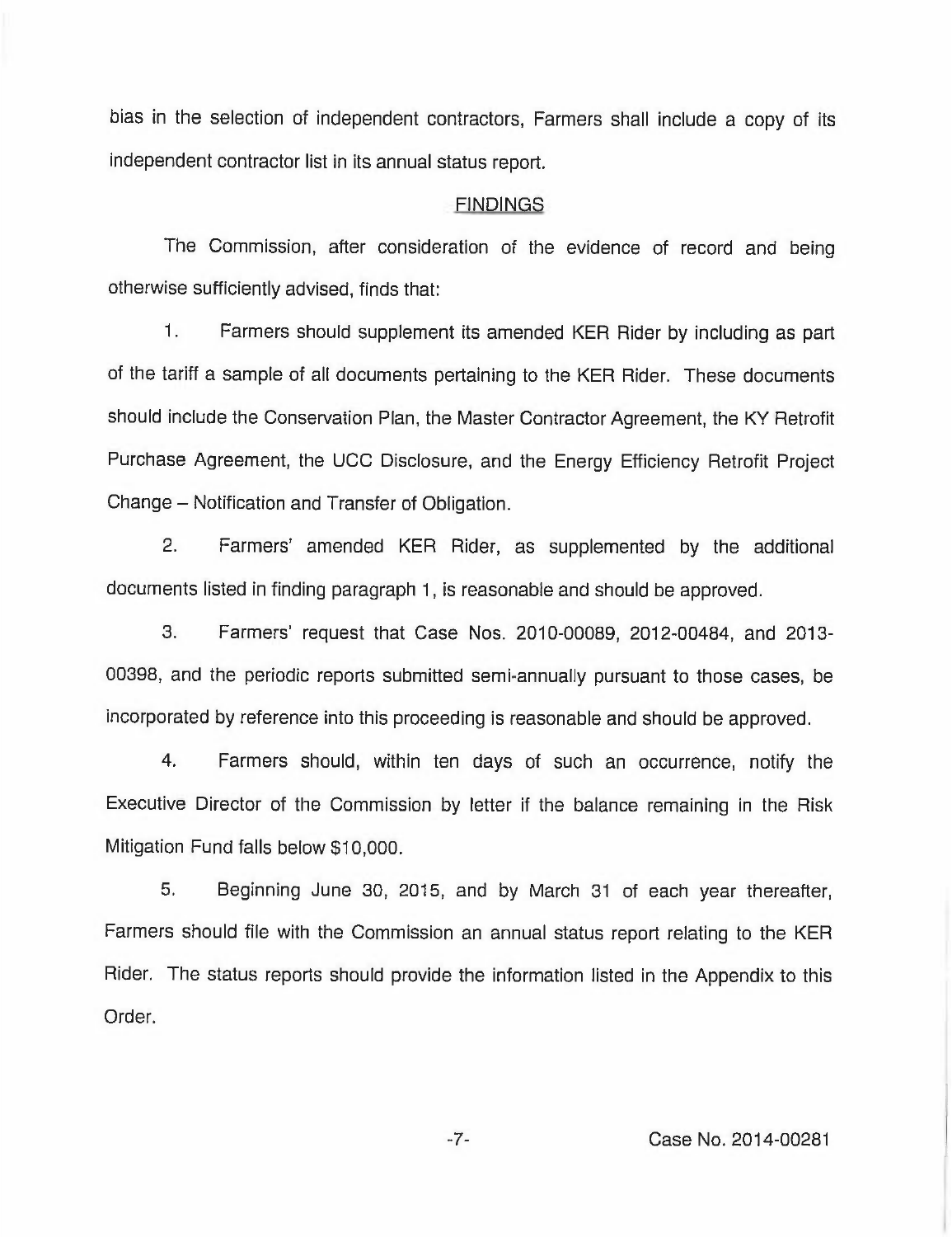6. Within 30 days of the date of this Order, Farmers should file with the Commission an executed copy of the Memorandum of Agreement between Farmers and MACED that was attached as Exhibit C of the application.

IT IS THEREFORE ORDERED that:

1. The KER Rider as amended by Farmers, and as supplemented by the documents listed in finding paragraph 1, is approved for use on and after the date of this Order.

2. Case Nos. 2010-00089, 2012-00484, and 2013-00398, and the periodic reports submitted semi-annually pursuant to those cases, are incorporated by reference into this proceeding.

3. Farmers shall, within ten days of such an occurrence, notify the Executive Director of the Commission by letter, if the balance remaining in the Risk Mitigation Fund falls below \$10,000.

4. Farmers shall comply with the reporting requirements set out in finding paragraph 4.

5. Within 30 days of the date of this Order, Farmers shall file with the Commission an executed copy of the Memorandum of Agreement between Farmers and MACED that was attached as Exhibit C of the application.

6. Within 20 days of the date of this Order, Farmers shall file with the Commission, using the Commission's electronic Tariff Filing System, new tariff sheets setting forth the rates, charges, and modifications approved or as required herein and reflecting their effective date and that they were authorized by this Order.

 $-8-$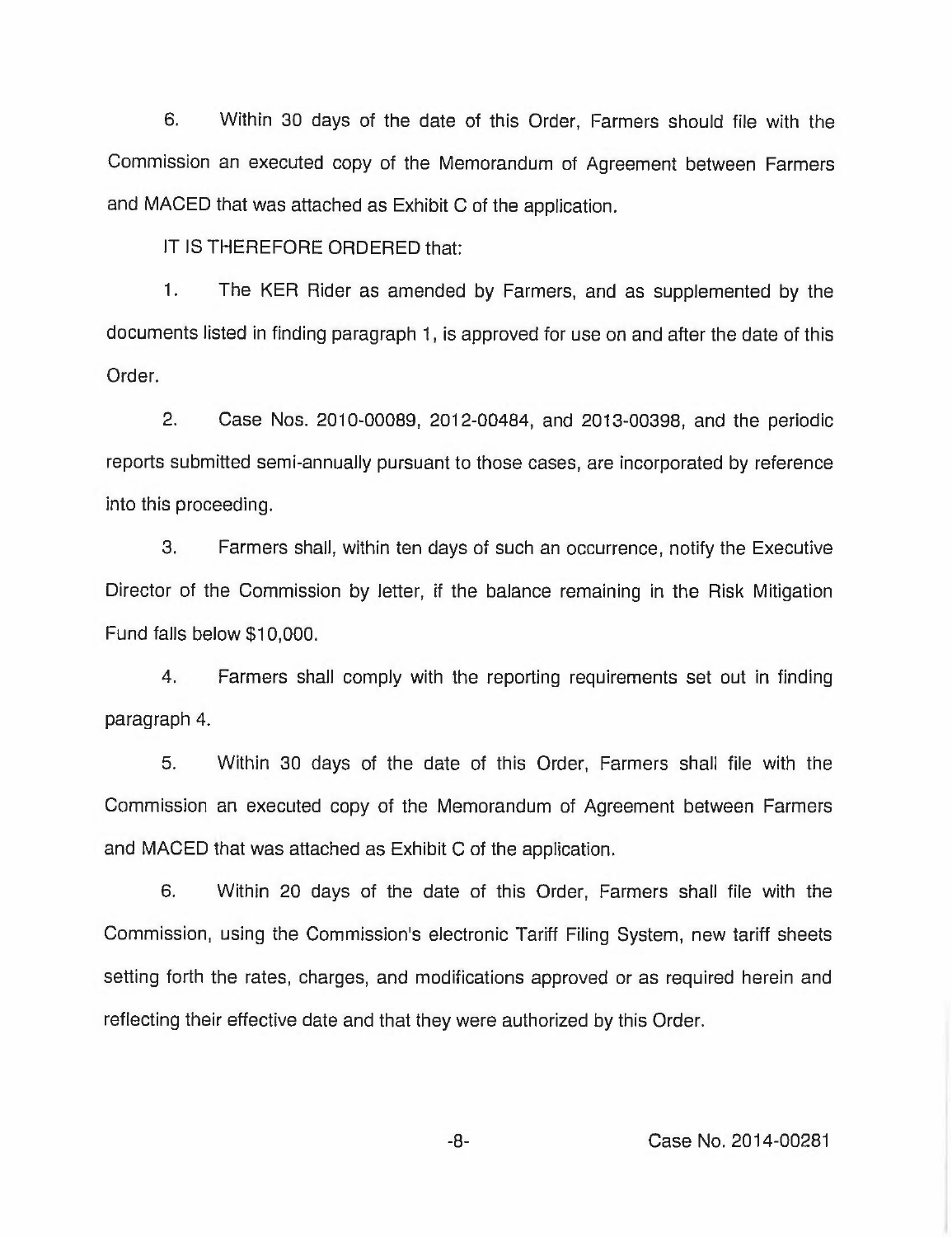7, Any document filed pursuant to ordering paragraphs 3, 4, and 5 of this Order shall reference the number of this case and shall be retained in the utility's general correspondence file.

8. The Executive Director is delegated authority to grant reasonable extensions of time for filing of any documents required by this Order upon Farmers' showing of good cause for such extension.



**ATTES Executive Director**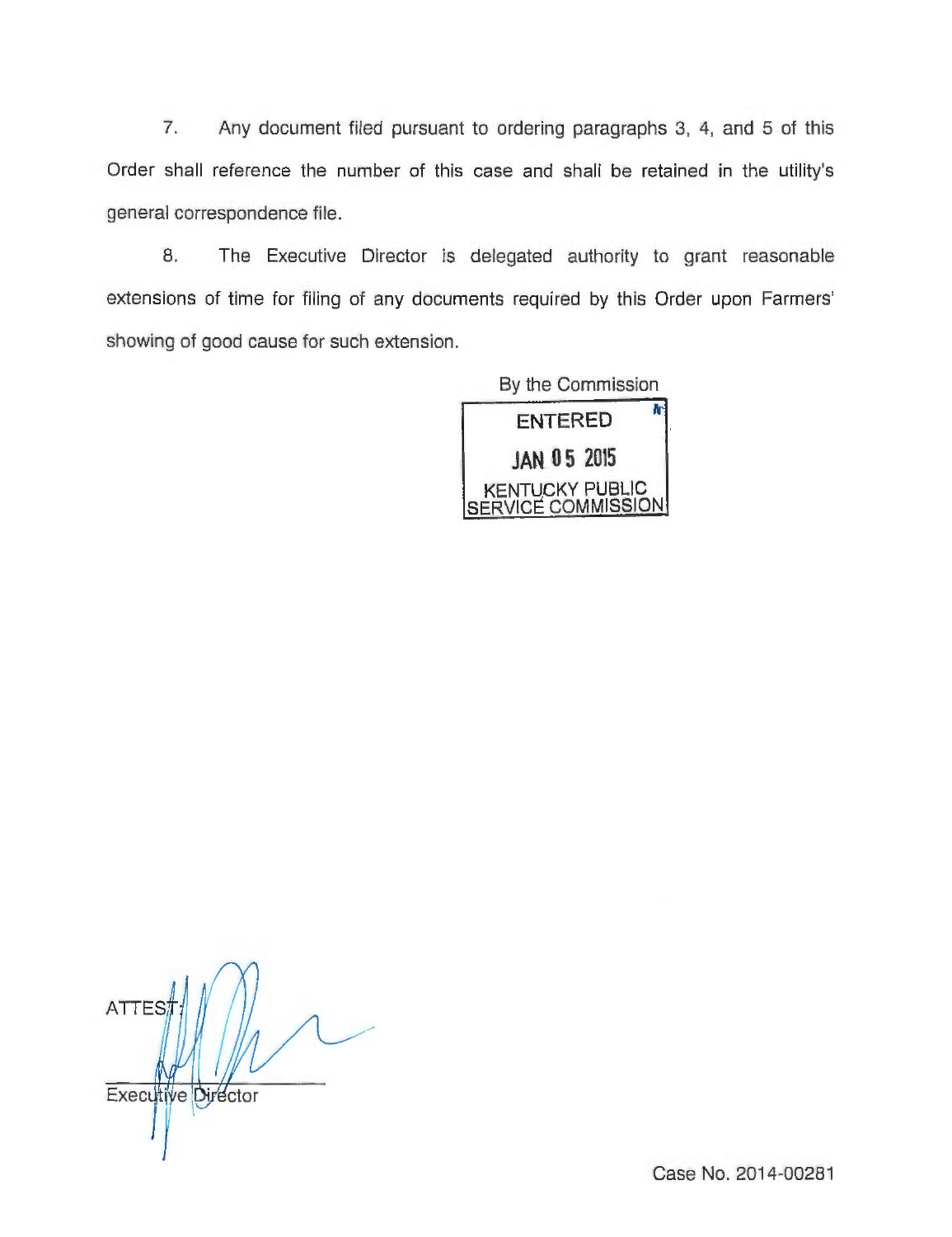## APPENDIX

# APPENDIX TO AN ORDER OF THE KENTUCKY PUBLIC SERVICE COMMISSION IN CASE NO 2014-00281 DATED JAN 0 5 2015

Beginning June 30, 2015, and by March 31 of each year thereafter, Farmers shall file a Status Report containing the following information for the preceding calendar year:

1. Number of homes that have completed an energy assessment during the preceding year and for the retrofit program to date.

2. Number of homes that have completed a retrofit during the preceding calendar year and for the program to date.

3. Number of new participants during the calendar year and for the program to date.

4. Average monthly payment during the preceding calendar year and for the program to date.

5. Average monthly savings in dollars during the preceding calendar year and for the program to date.

6. To the extent available for each project during the preceding calendar year, the actual monthly savings in kWh usage compared to the estimated monthly savings.

7. A list of each account that became inactive during the preceding calendar year, including:

The reason the account became inactive (non-payment, residence a. destroyed, etc.);

b. The amount of the unpaid liability; and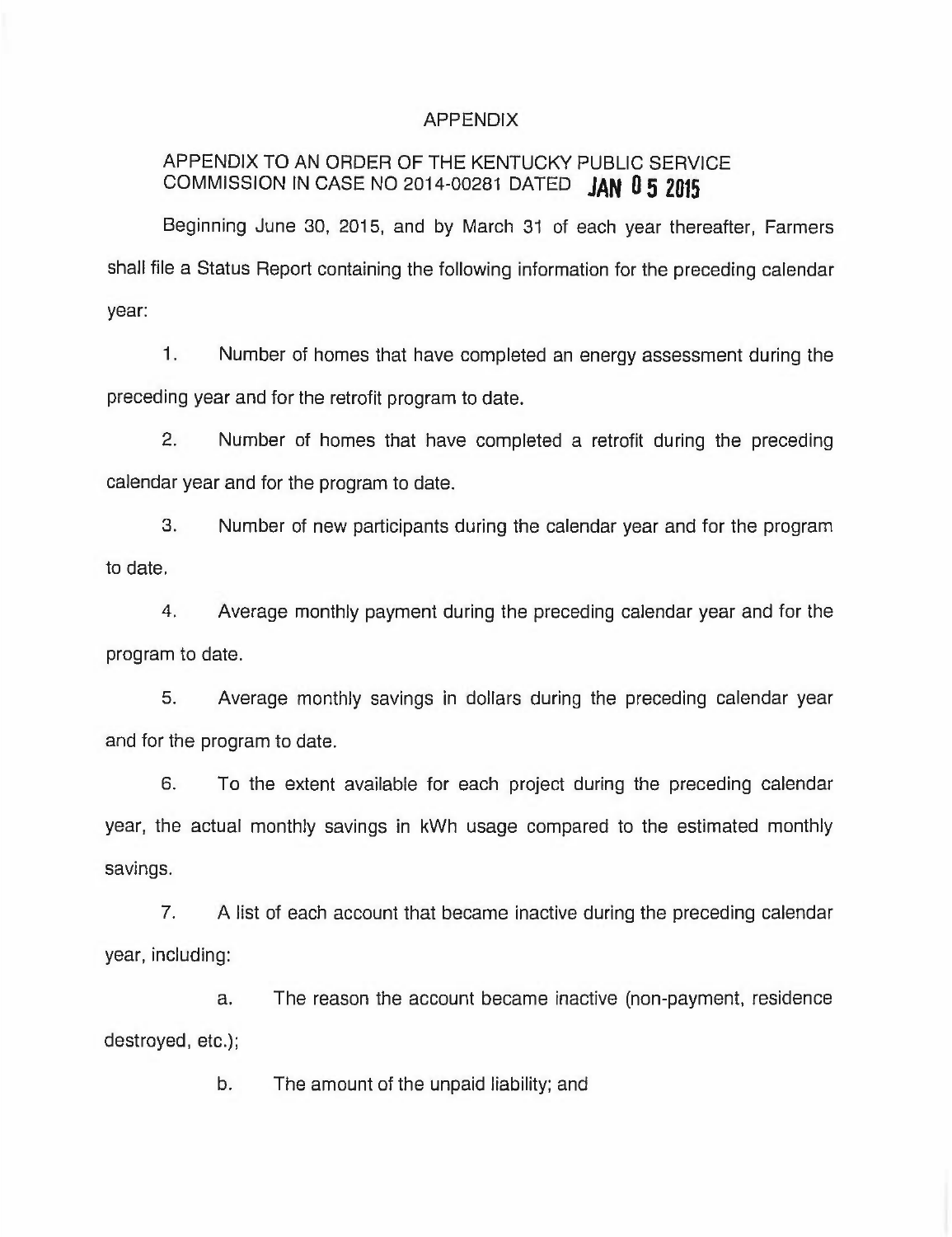c. Whether the account became active again during the preceding calendar year, and if so, when it became active.

8. If applicable, documentation of any and all of issues or complaints reported by participating on-bill financing customers during the preceding calendar year and how each issue was resolved.

9. A list of independent contractors qualified to participate in the program.

10. A schedule of all fees charged by MACED for the services provided under the KER Rider program.

11. The balance remaining in the Risk Mitigation Fund as of December 31 of the preceding calendar year.

For its first Status Report to be filed on June 30, 2015, Farmers shall include the additional information below:

12. A comprehensive plan addressing how Farmers will educate and inform its customers about all aspects of the program, including, but not limited to, behavioral awareness, product information, and those obligations the customers would be assuming as a participant in the KER Rider program. This comprehensive plan should also include a checklist of items to be reviewed with each participating customer, as well as a signed customer acknowledgement that the items on the checklist have been reviewed with the customer.

13. The set of criteria upon which a third-party contractor is selected to be included in Farmers' contractors list.

 $-2-$